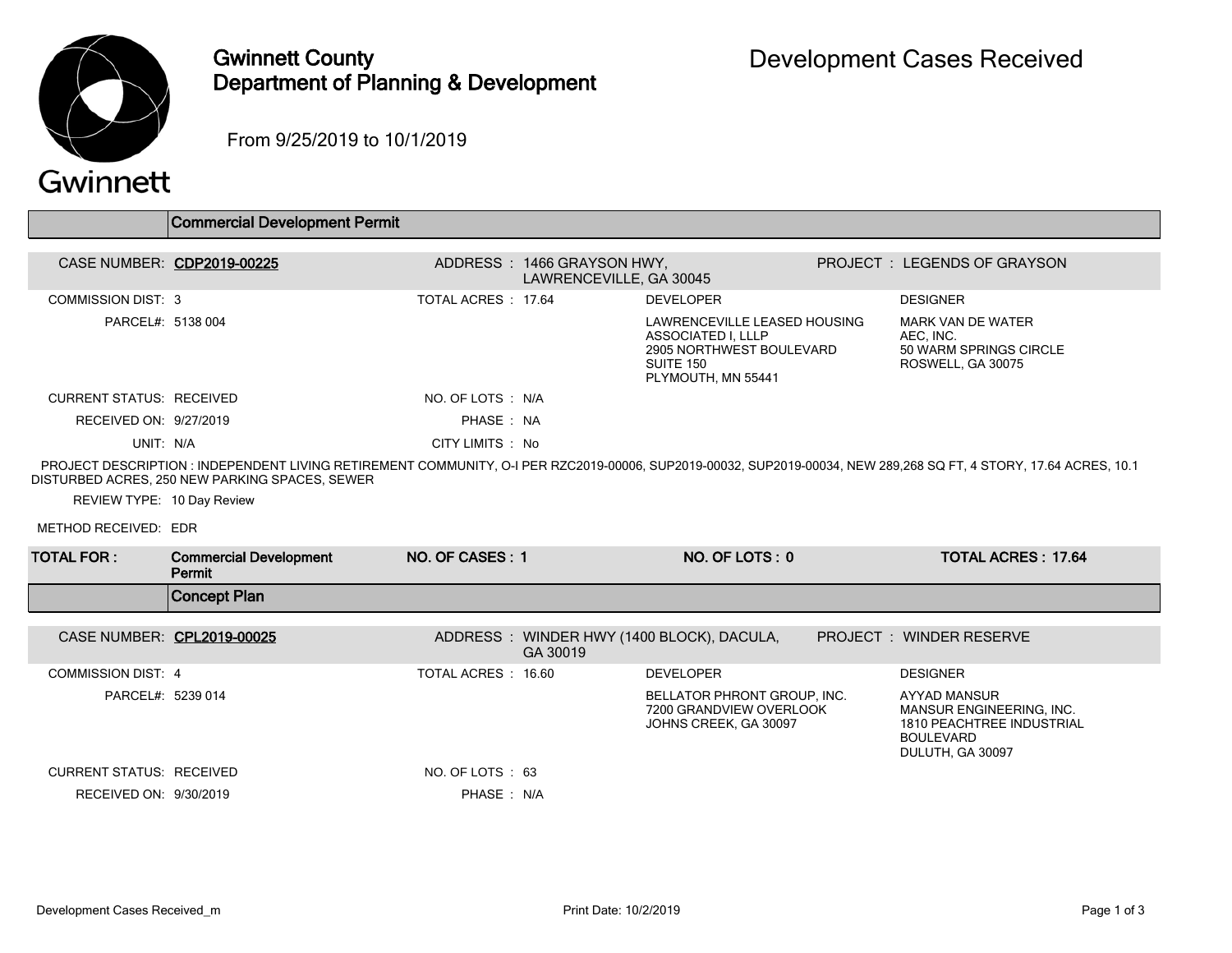| TOTAL FOR :                                                                                          | <b>Concept Plan</b>                                                                                 | NO. OF CASES: 2    |                                                             | <b>NO. OF LOTS: 189</b>                                                                       |  | <b>TOTAL ACRES: 68.04</b>                                                                                                           |  |
|------------------------------------------------------------------------------------------------------|-----------------------------------------------------------------------------------------------------|--------------------|-------------------------------------------------------------|-----------------------------------------------------------------------------------------------|--|-------------------------------------------------------------------------------------------------------------------------------------|--|
| METHOD RECEIVED: EDR                                                                                 |                                                                                                     |                    |                                                             |                                                                                               |  |                                                                                                                                     |  |
| REVIEW TYPE: 5 Day Review                                                                            |                                                                                                     |                    |                                                             |                                                                                               |  |                                                                                                                                     |  |
| PROJECT DESCRIPTION : SINGLE FAMILY SUBDIVISION, OSC PER RZR2019-00014, 126 LOTS, 51.44 ACRES, SEWER |                                                                                                     |                    |                                                             |                                                                                               |  |                                                                                                                                     |  |
| UNIT: N/A                                                                                            |                                                                                                     | CITY LIMITS : No   |                                                             |                                                                                               |  |                                                                                                                                     |  |
| RECEIVED ON: 10/1/2019                                                                               |                                                                                                     | PHASE: N/A         |                                                             |                                                                                               |  |                                                                                                                                     |  |
| <b>CURRENT STATUS: RECEIVED</b>                                                                      |                                                                                                     | NO. OF LOTS : 126  |                                                             |                                                                                               |  |                                                                                                                                     |  |
| PARCEL#: 5245 057                                                                                    |                                                                                                     |                    |                                                             | <b>BERNIE SMITH</b><br><b>MANOR RESTORATIONS</b><br>4763 TOWNSHIP CHASE<br>MARIETTA, GA 30066 |  | <b>MATT FREY</b><br>CENTERLINE SURVEYING AND LAND<br><b>PLANNING</b><br>1301 SHILOH ROAD<br><b>SUITE 1210</b><br>KENNESAW, GA 30144 |  |
| <b>COMMISSION DIST: 3</b>                                                                            |                                                                                                     | TOTAL ACRES: 51.44 |                                                             | <b>DEVELOPER</b>                                                                              |  | <b>DESIGNER</b>                                                                                                                     |  |
| CASE NUMBER: CPL2019-00026                                                                           |                                                                                                     |                    | ADDRESS: ALCOVY RD (BLOCK 1500),<br>LAWRENCEVILLE, GA 30045 |                                                                                               |  | PROJECT: ALCOVY CREEK                                                                                                               |  |
| METHOD RECEIVED: EDR                                                                                 |                                                                                                     |                    |                                                             |                                                                                               |  |                                                                                                                                     |  |
| REVIEW TYPE: 5 Day Review                                                                            | PROJECT DESCRIPTION : SINGLE FAMILY TOWNHOMES, R-ZT PER RZM2004-00039, 63 LOTS, 16.603 ACRES, SEWER |                    |                                                             |                                                                                               |  |                                                                                                                                     |  |
| UNIT: N/A                                                                                            |                                                                                                     | CITY LIMITS : No   |                                                             |                                                                                               |  |                                                                                                                                     |  |
| CASE NUMBER: CPL2019-00025                                                                           |                                                                                                     |                    | GA 30019                                                    | ADDRESS : WINDER HWY (1400 BLOCK), DACULA,                                                    |  | <b>PROJECT : WINDER RESERVE</b>                                                                                                     |  |
|                                                                                                      |                                                                                                     |                    |                                                             |                                                                                               |  |                                                                                                                                     |  |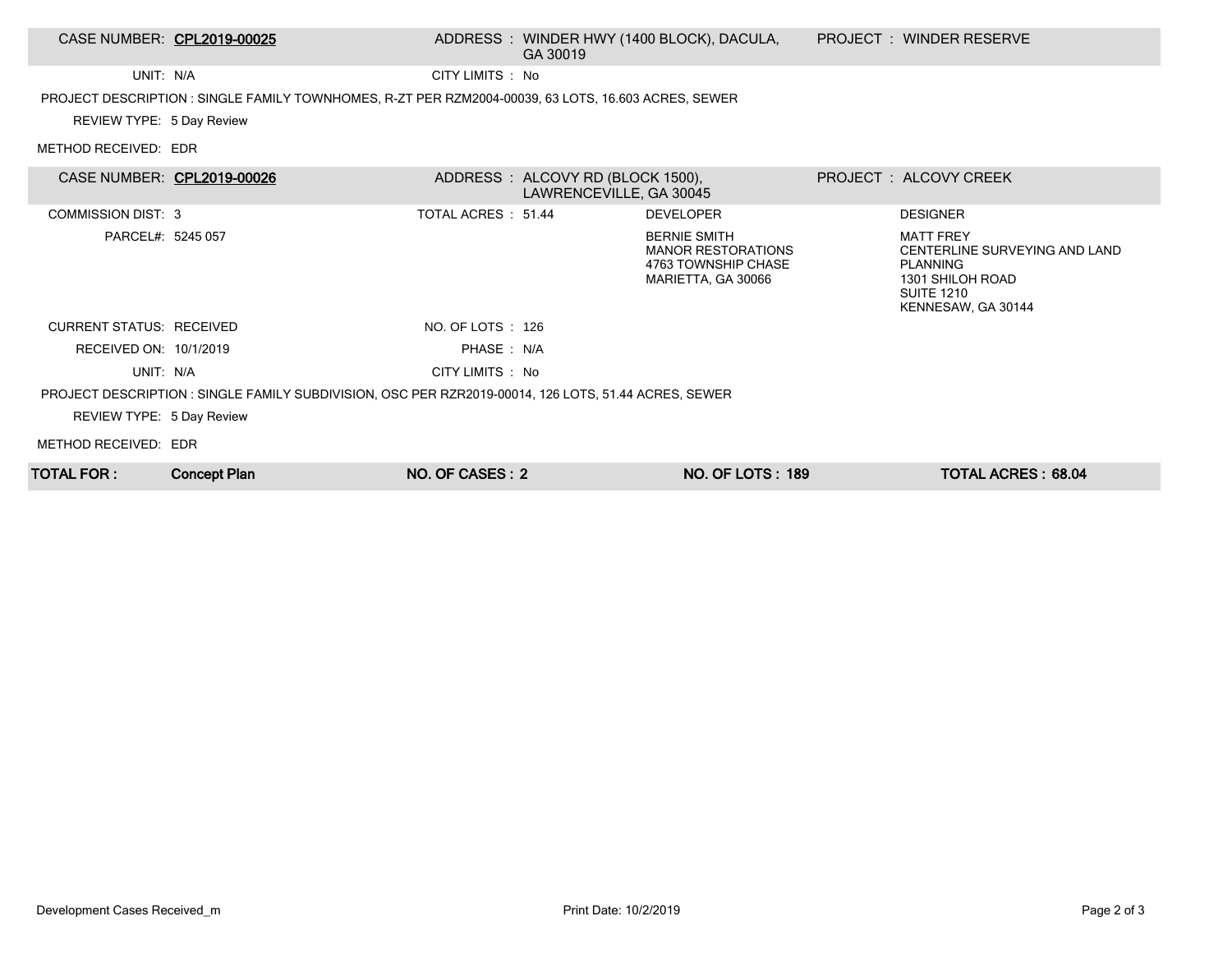|                                 | <b>Final Plat</b>                                                                                                                           |                           |                                                              |                                                                                                                                  |                                                                                                                                              |
|---------------------------------|---------------------------------------------------------------------------------------------------------------------------------------------|---------------------------|--------------------------------------------------------------|----------------------------------------------------------------------------------------------------------------------------------|----------------------------------------------------------------------------------------------------------------------------------------------|
| CASE NUMBER: FPL2019-00058      |                                                                                                                                             |                           | ADDRESS : HIGHPOINT RD (2500 BLOCK),<br>SNELLVILLE, GA 30041 |                                                                                                                                  | PROJECT : NORWICH PLACE                                                                                                                      |
| <b>COMMISSION DIST: 3</b>       |                                                                                                                                             | TOTAL ACRES : 6.15        |                                                              | <b>DEVELOPER</b>                                                                                                                 | <b>DESIGNER</b>                                                                                                                              |
| PARCEL#: 6050 234               |                                                                                                                                             |                           |                                                              | <b>CORBITT WOODS</b><br>CLAYTON PROPERTIES GROUP, INC.<br>5230 BELLE WOOD COURT<br>BUFORD, GA 30518                              | <b>CHRIS BALDWIN</b><br><b>DEVELOPMENT PLANNING &amp;</b><br>ENGINEERING, INC.<br>5074 BRISTOL INDUSTRIAL WAY<br>SUITE A<br>BUFORD, GA 30518 |
| <b>CURRENT STATUS: RECEIVED</b> |                                                                                                                                             | NO. OF LOTS: 49           |                                                              |                                                                                                                                  |                                                                                                                                              |
| RECEIVED ON: 9/25/2019          |                                                                                                                                             | PHASE: NA                 |                                                              |                                                                                                                                  |                                                                                                                                              |
| UNIT: N/A                       |                                                                                                                                             | CITY LIMITS : No          |                                                              |                                                                                                                                  |                                                                                                                                              |
|                                 | PROJECT DESCRIPTION : SINGLE FAMILY TOWNHOMES, R-TH PER RZM2018-00001 AND CIC2018-00017, 49 LOTS, 6.153 ACRES, 5.254 DISTURBED ACRES, SEWER |                           |                                                              |                                                                                                                                  |                                                                                                                                              |
| REVIEW TYPE: 10 Day Review      |                                                                                                                                             |                           |                                                              |                                                                                                                                  |                                                                                                                                              |
| METHOD RECEIVED: EDR            |                                                                                                                                             |                           |                                                              |                                                                                                                                  |                                                                                                                                              |
| CASE NUMBER: FPL2019-00059      |                                                                                                                                             |                           | ADDRESS: PLEASANT HILL RD (2800 BLOCK),<br>DULUTH, GA 30096  |                                                                                                                                  | <b>PROJECT: BERKELEY VILLAGE PHASE 2</b>                                                                                                     |
| <b>COMMISSION DIST: 1</b>       |                                                                                                                                             | <b>TOTAL ACRES : 2.14</b> |                                                              | <b>DEVELOPER</b>                                                                                                                 | <b>DESIGNER</b>                                                                                                                              |
| PARCEL#: 6261 012               |                                                                                                                                             |                           |                                                              | <b>JARRETT TURNER</b><br>TAYLOR MORRISON OF GEORGIA, LLC<br>4400 NORTH POINT PARKWAY<br><b>SUITE 295</b><br>ALPHARETTA, GA 30022 | <b>JILLIAN SILVA</b><br>TRAVIS PRUITT & ASSOCIATES, INC.<br>4317 PARK DRIVE<br>SUITE 400<br>NORCROSS, GA 30093                               |
| <b>CURRENT STATUS: RECEIVED</b> |                                                                                                                                             | NO. OF LOTS: 17           |                                                              |                                                                                                                                  |                                                                                                                                              |
| RECEIVED ON: 9/30/2019          |                                                                                                                                             | PHASE: 2                  |                                                              |                                                                                                                                  |                                                                                                                                              |
| UNIT: N/A                       |                                                                                                                                             | CITY LIMITS : No          |                                                              |                                                                                                                                  |                                                                                                                                              |
|                                 | PROJECT DESCRIPTION : SINGLE FAMILY SUBDIVISION, PHASE 2, TND PER CIC2017-00021, 17 LOTS, 2.14 ACRES, 2.04 DISTURBED ACRES, SEWER           |                           |                                                              |                                                                                                                                  |                                                                                                                                              |
| REVIEW TYPE: 10 Day Review      |                                                                                                                                             |                           |                                                              |                                                                                                                                  |                                                                                                                                              |
| METHOD RECEIVED: EDR            |                                                                                                                                             |                           |                                                              |                                                                                                                                  |                                                                                                                                              |
| <b>TOTAL FOR:</b>               | <b>Final Plat</b>                                                                                                                           | NO. OF CASES: 2           |                                                              | NO. OF LOTS: 66                                                                                                                  | <b>TOTAL ACRES: 8.29</b>                                                                                                                     |
| <b>GRAND TOTALS</b>             |                                                                                                                                             | NO. OF CASES: 5           |                                                              | <b>NO. OF LOTS: 255</b>                                                                                                          | <b>TOTAL ACRES: 93.98</b>                                                                                                                    |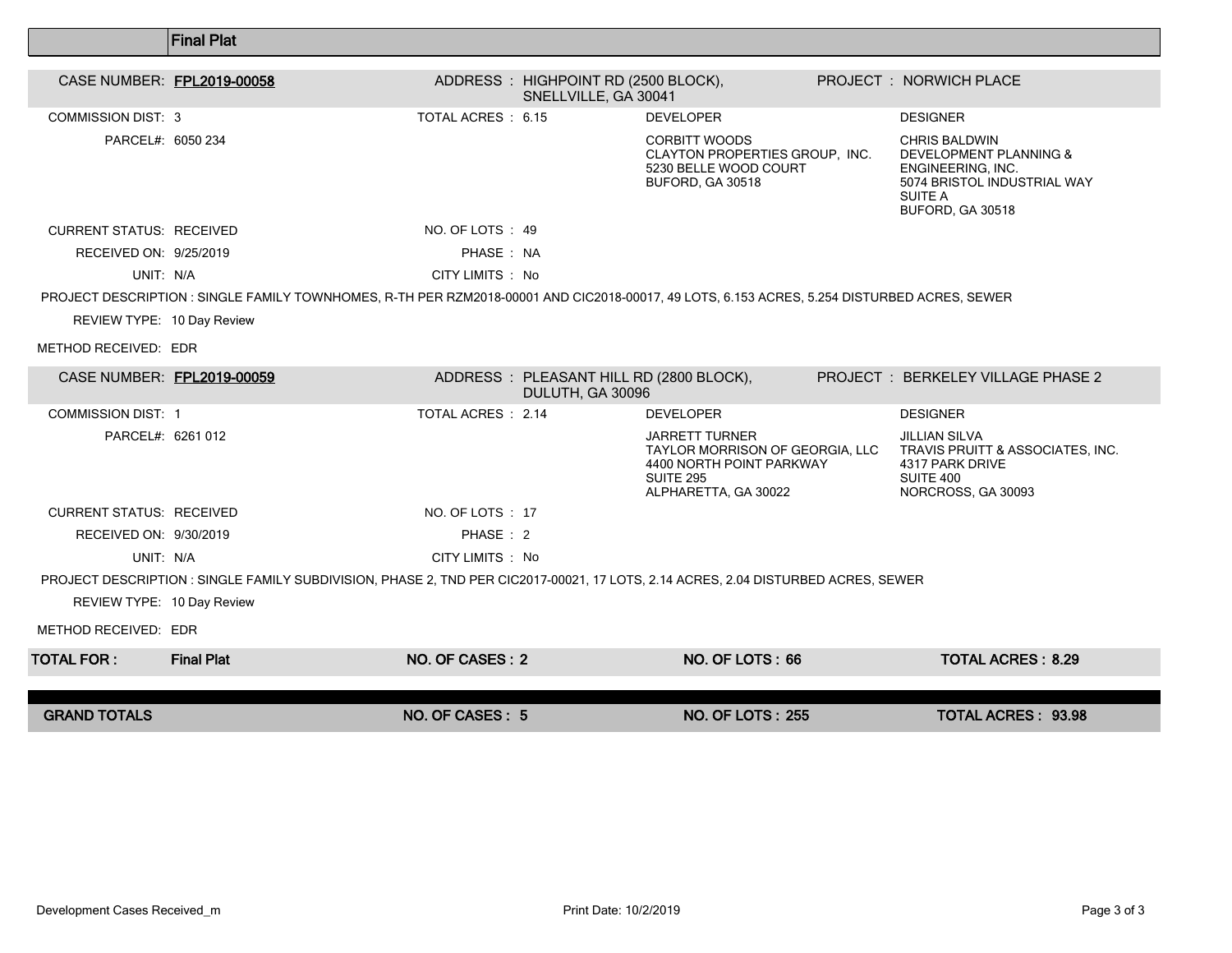

## Gwinnett County Department of Planning & Development

From 9/25/2019 to 10/1/2019

## Gwinnett

|                                 | <b>Commercial Development Permit</b>                                                                                                                  |                    |                                                |                                                                                                              |  |                                                                                                                                       |  |  |
|---------------------------------|-------------------------------------------------------------------------------------------------------------------------------------------------------|--------------------|------------------------------------------------|--------------------------------------------------------------------------------------------------------------|--|---------------------------------------------------------------------------------------------------------------------------------------|--|--|
|                                 | CASE NUMBER: CDP2019-00226                                                                                                                            |                    |                                                | ADDRESS: 2338 SCENIC HWY, SNELLVILLE, GA                                                                     |  | PROJECT: PET PARADISE                                                                                                                 |  |  |
|                                 |                                                                                                                                                       |                    | 30078                                          |                                                                                                              |  |                                                                                                                                       |  |  |
| <b>COMMISSION DIST: 3</b>       |                                                                                                                                                       | TOTAL ACRES : 2.24 |                                                | <b>DEVELOPER</b>                                                                                             |  | <b>DESIGNER</b>                                                                                                                       |  |  |
| PARCEL#: 5026 074               |                                                                                                                                                       |                    |                                                | <b>LENNY PAYNE</b><br>AMERICAN PET RESORT. LLC<br>5130 UNIVERSITY BOULEVARD WEST<br>JACKSONVILLE, FL 32216   |  | <b>CODY GULLEDGE</b><br>HAINES GIPSON & ASSOCIATES, INC.<br>1550 N. BROWN ROAD<br>SUITE 100<br>LAWRENCEVILLE, GA 30043                |  |  |
| <b>CURRENT STATUS: RECEIVED</b> |                                                                                                                                                       | NO. OF LOTS : N/A  |                                                |                                                                                                              |  |                                                                                                                                       |  |  |
| RECEIVED ON: 10/1/2019          |                                                                                                                                                       | PHASE: NA          |                                                |                                                                                                              |  |                                                                                                                                       |  |  |
| UNIT: N/A                       |                                                                                                                                                       | CITY LIMITS : Yes  |                                                |                                                                                                              |  |                                                                                                                                       |  |  |
|                                 | PROJECT DESCRIPTION : CITY OF SNELLVILLE, PET PARADISE, BG, NEW 14,664 SQ FT, 1 STORY, 2.24 ACRES, 1.78 DISTURBED ACRES, 24 NEW PARKING SPACES, SEWER |                    |                                                |                                                                                                              |  |                                                                                                                                       |  |  |
| REVIEW TYPE: 10 Day Review      |                                                                                                                                                       |                    |                                                |                                                                                                              |  |                                                                                                                                       |  |  |
| METHOD RECEIVED: EDR            |                                                                                                                                                       |                    |                                                |                                                                                                              |  |                                                                                                                                       |  |  |
| <b>TOTAL FOR :</b>              | <b>Commercial Development</b><br>Permit                                                                                                               | NO. OF CASES: 1    |                                                | NO. OF LOTS: 0                                                                                               |  | <b>TOTAL ACRES: 2.24</b>                                                                                                              |  |  |
|                                 | <b>Subdivision Development Permit</b>                                                                                                                 |                    |                                                |                                                                                                              |  |                                                                                                                                       |  |  |
|                                 | CASE NUMBER: SDP2019-00046                                                                                                                            |                    | ADDRESS: 279 ALEXANDER ST, BUFORD, GA<br>30518 |                                                                                                              |  | PROJECT: ALEXANDER STREET                                                                                                             |  |  |
| <b>COMMISSION DIST: 4</b>       |                                                                                                                                                       | TOTAL ACRES : 1.96 |                                                | <b>DEVELOPER</b>                                                                                             |  | <b>DESIGNER</b>                                                                                                                       |  |  |
|                                 | PARCEL#: 7294A082                                                                                                                                     |                    |                                                | <b>MICHAEL PHELPS</b><br>SOUTHERN HERITAGE HOMES<br>4154 SILVER PEAK PARKWAY<br>SUITE C<br>SUWANEE, GA 30024 |  | <b>KYLE BOWEN</b><br>DEVELOPMENT PLANNING &<br>ENGINEERING, INC.<br>5074 BRISTOL INDUSTRIAL WAY<br><b>SUITE A</b><br>BUFORD, GA 30518 |  |  |
| <b>CURRENT STATUS: RECEIVED</b> |                                                                                                                                                       | NO. OF LOTS: 11    |                                                |                                                                                                              |  |                                                                                                                                       |  |  |
| RECEIVED ON: 9/25/2019          |                                                                                                                                                       | PHASE: NA          |                                                |                                                                                                              |  |                                                                                                                                       |  |  |